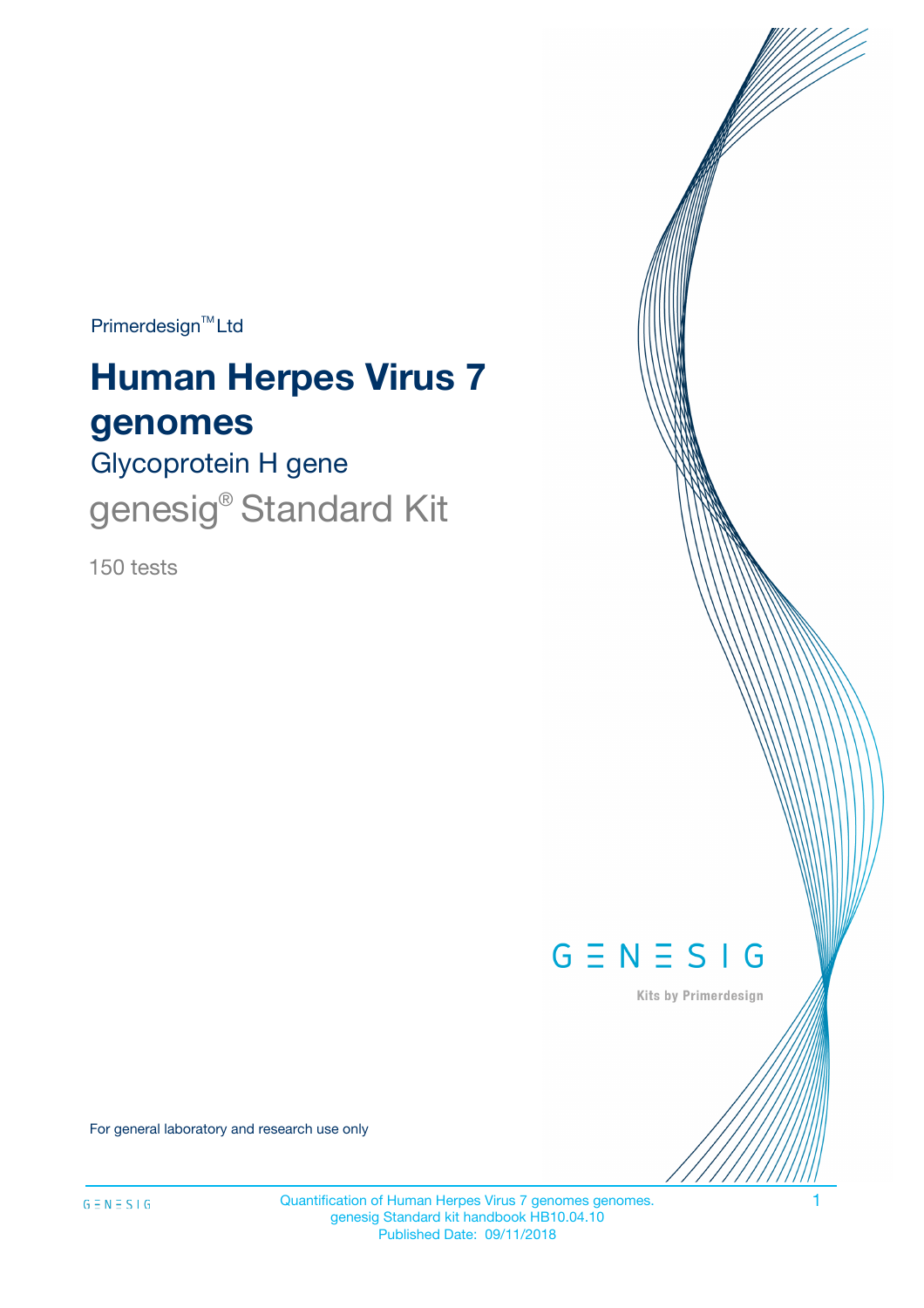### Introduction to Human Herpes Virus 7 genomes

Human Herpesvirus 7 (HHV7) is a member of the Herpesviridae family with a linear doublestranded DNA genome of just over 153K nucleotides in length. The genome is situated in the core of the viral particle and is surrounded by a capsid, tegument and finally an envelope forming the virion of around 100nm in diameter. This virus causes roseola infantum, a cutaneous condition affecting young children.

This virus enters the host cell and once in the cell nucleus, replicates its genome in order beginning with genes that encode proteins involved in the replication process and lastly structural proteins. The primary mode of transmission is unknown but vertical transmission and transmission through infected blood products have both been seen.

Infection with this virus causes a sudden fever in children between 6 months and 2 years of age which can persist for several days. After the fever subsides, a rash spreading from the trunk to the neck and legs can be seen and usually lasts 1 to 2 days.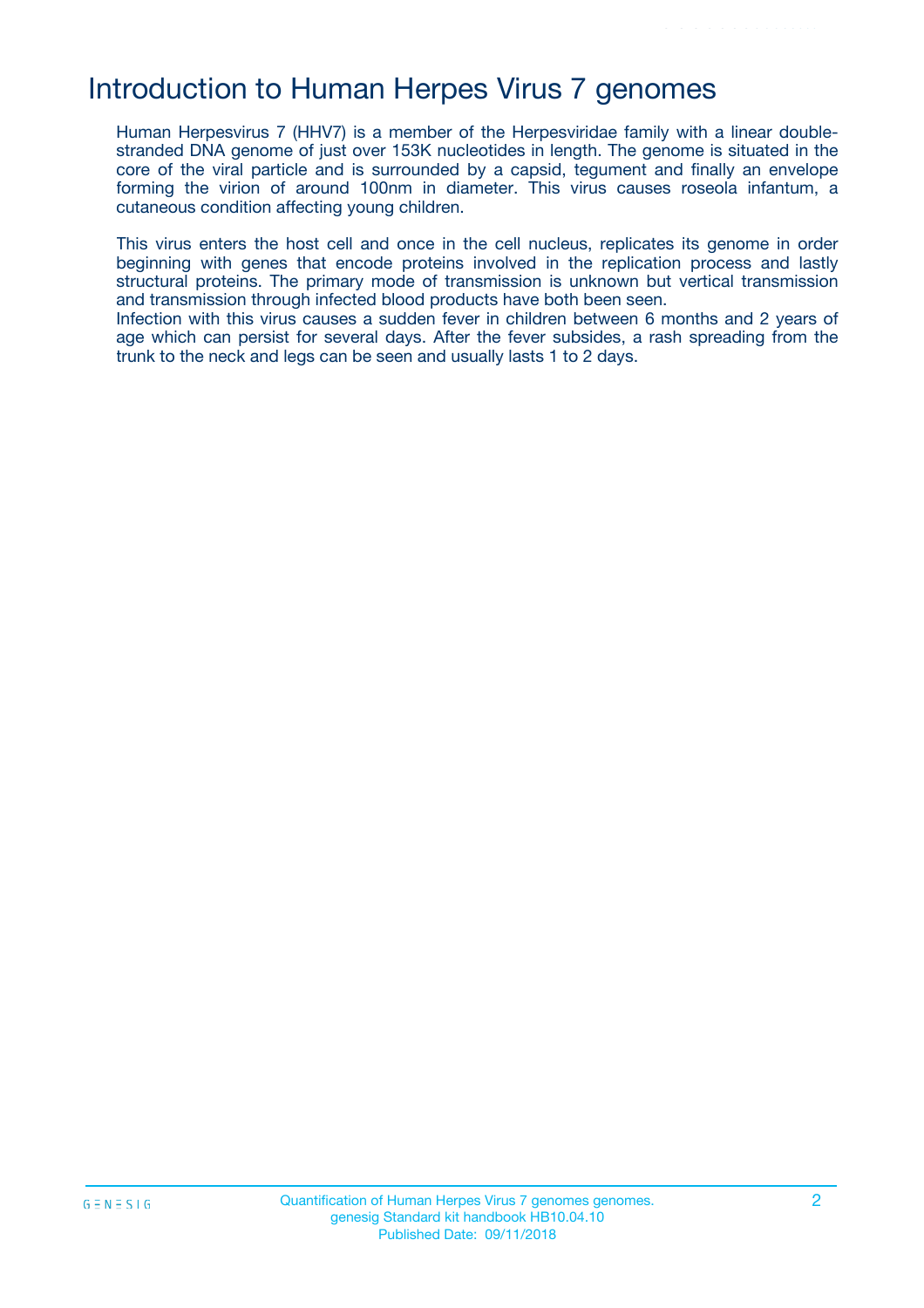# **Specificity**

The Primerdesign genesig Kit for Human Herpes Virus 7 genomes (HHV7) genomes is designed for the in vitro quantification of HHV7 genomes. The kit is designed to have a broad detection profile. Specifically, the primers represent 100% homology with over 95% of the NCBI database reference sequences available at the time of design.

The dynamics of genetic variation means that new sequence information may become available after the initial design. Primerdesign periodically reviews the detection profiles of our kits and when required releases new versions.

Our kit for human herpes virus 7 genomes (HHV7) has been designed for the specific and exclusive in vitro quantification of all HHV7 isolates. The primers and probe sequences in this kit have 100% homology with with over 95% of reference sequences contained in the NCBI database including the RK and JI strains. The primers have no significant homology to any other herpes virus strains.

If you require further information, or have a specific question about the detection profile of this kit then please send an e.mail to enquiry@primerdesign.co.uk and our bioinformatics team will answer your question.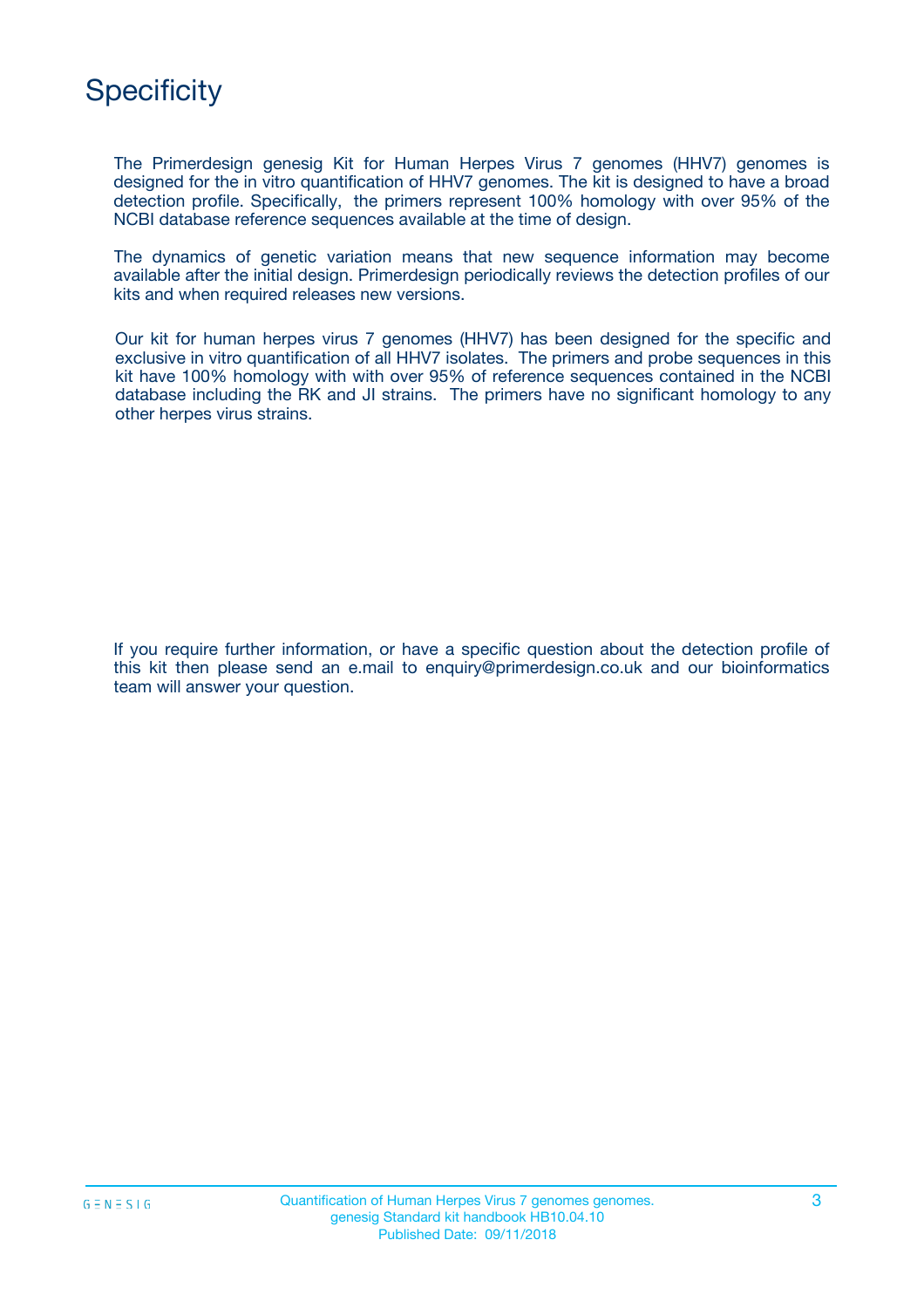# Kit contents

- **HHV7 specific primer/probe mix (150 reactions BROWN)** FAM labelled
- **HHV7 positive control template (for Standard curve RED)**
- **RNase/DNase free water (WHITE)** for resuspension of primer/probe mixes
- **Template preparation buffer (YELLOW)** for resuspension of positive control template and standard curve preparation

# Reagents and equipment to be supplied by the user

#### **Real-time PCR Instrument**

#### **Extraction kit**

This kit is recommended for use with genesig Easy DNA/RNA extraction kit. However, it is designed to work well with all processes that yield high quality RNA and DNA with minimal PCR inhibitors.

#### **oasig**TM **lyophilised or Precision**®**PLUS 2X qPCR Master Mix**

This kit is intended for use with oasig or PrecisionPLUS2X qPCR Master Mix.

**Pipettors and Tips**

**Vortex and centrifuge**

**Thin walled 1.5 ml PCR reaction tubes**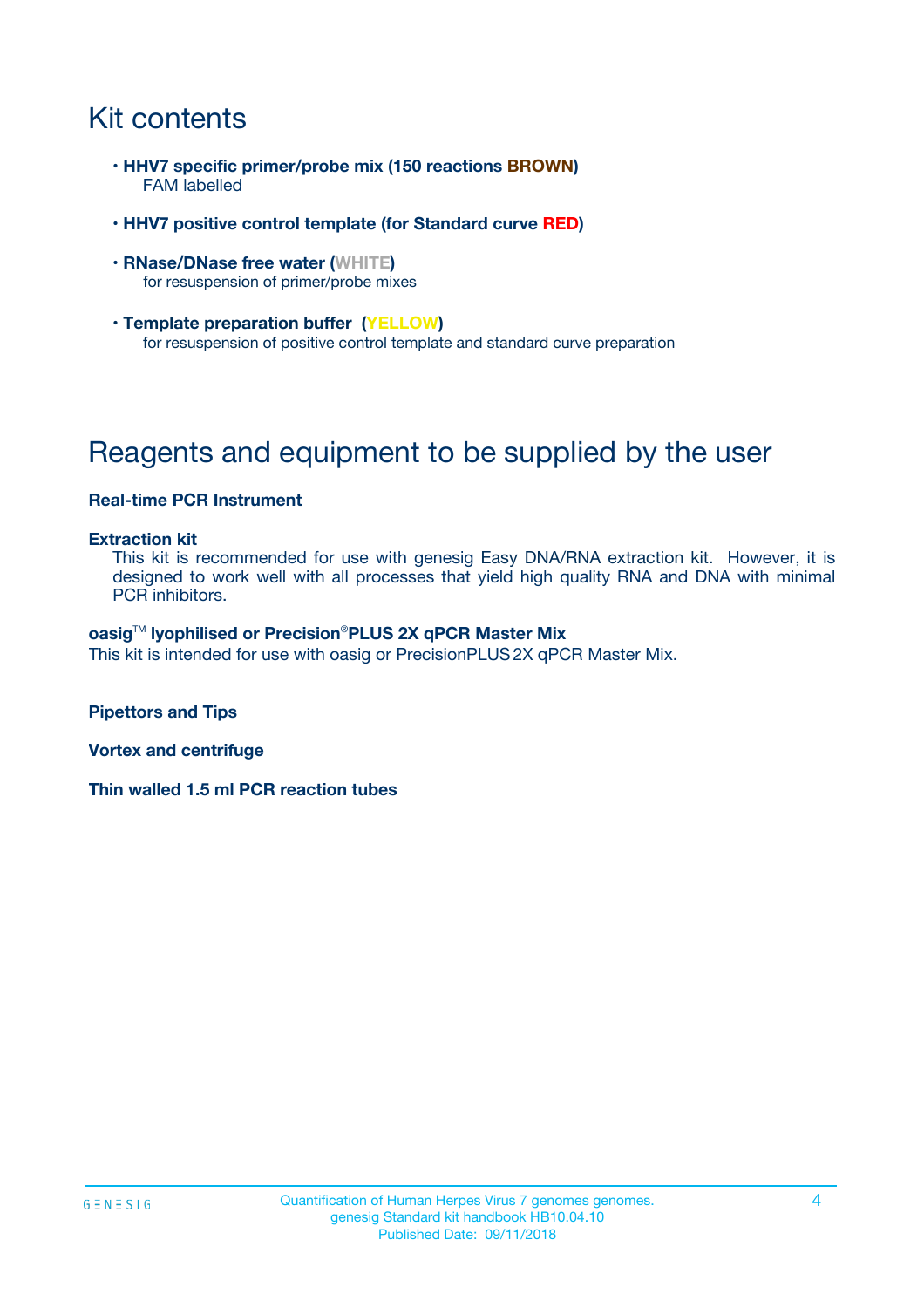### Kit storage and stability

This kit is stable at room temperature but should be stored at -20ºC on arrival. Once the lyophilised components have been resuspended they should not be exposed to temperatures above -20°C for longer than 30 minutes at a time and unnecessary repeated freeze/thawing should be avoided. The kit is stable for six months from the date of resuspension under these circumstances.

If a standard curve dilution series is prepared this can be stored frozen for an extended period. If you see any degradation in this serial dilution a fresh standard curve can be prepared from the positive control.

Primerdesign does not recommend using the kit after the expiry date stated on the pack.

### Suitable sample material

All kinds of sample material suited for PCR amplification can be used. Please ensure the samples are suitable in terms of purity, concentration, and DNA integrity. Always run at least one negative control with the samples. To prepare a negative-control, replace the template DNA sample with RNase/DNase free water.

### Dynamic range of test

Under optimal PCR conditions genesig HHV7 detection kits have very high priming efficiencies of >95% and can detect less than 100 copies of target template.

### Notices and disclaimers

This product is developed, designed and sold for research purposes only. It is not intended for human diagnostic or drug purposes or to be administered to humans unless clearly expressed for that purpose by the Food and Drug Administration in the USA or the appropriate regulatory authorities in the country of use. During the warranty period Primerdesign genesig detection kits allow precise and reproducible data recovery combined with excellent sensitivity. For data obtained by violation to the general GLP guidelines and the manufacturer's recommendations the right to claim under guarantee is expired. PCR is a proprietary technology covered by several US and foreign patents. These patents are owned by Roche Molecular Systems Inc. and have been sub-licensed by PE Corporation in certain fields. Depending on your specific application you may need a license from Roche or PE to practice PCR. Additional information on purchasing licenses to practice the PCR process may be obtained by contacting the Director of Licensing at Roche Molecular Systems, 1145 Atlantic Avenue, Alameda, CA 94501 or Applied Biosystems business group of the Applera Corporation, 850 Lincoln Centre Drive, Foster City, CA 94404. In addition, the 5' nuclease assay and other homogeneous amplification methods used in connection with the PCR process may be covered by U.S. Patents 5,210,015 and 5,487,972, owned by Roche Molecular Systems, Inc, and by U.S. Patent 5,538,848, owned by The Perkin-Elmer Corporation.

### Trademarks

Primerdesign™ is a trademark of Primerdesign Ltd.

genesig $^\circledR$  is a registered trademark of Primerdesign Ltd.

The PCR process is covered by US Patents 4,683,195, and 4,683,202 and foreign equivalents owned by Hoffmann-La Roche AG. BI, ABI PRISM® GeneAmp® and MicroAmp® are registered trademarks of the Applera Genomics (Applied Biosystems Corporation). BIOMEK® is a registered trademark of Beckman Instruments, Inc.; iCycler™ is a registered trademark of Bio-Rad Laboratories, Rotor-Gene is a trademark of Corbett Research. LightCycler™ is a registered trademark of the Idaho Technology Inc. GeneAmp®, TaqMan® and AmpliTaqGold® are registered trademarks of Roche Molecular Systems, Inc., The purchase of the Primerdesign reagents cannot be construed as an authorization or implicit license to practice PCR under any patents held by Hoffmann-LaRoche Inc.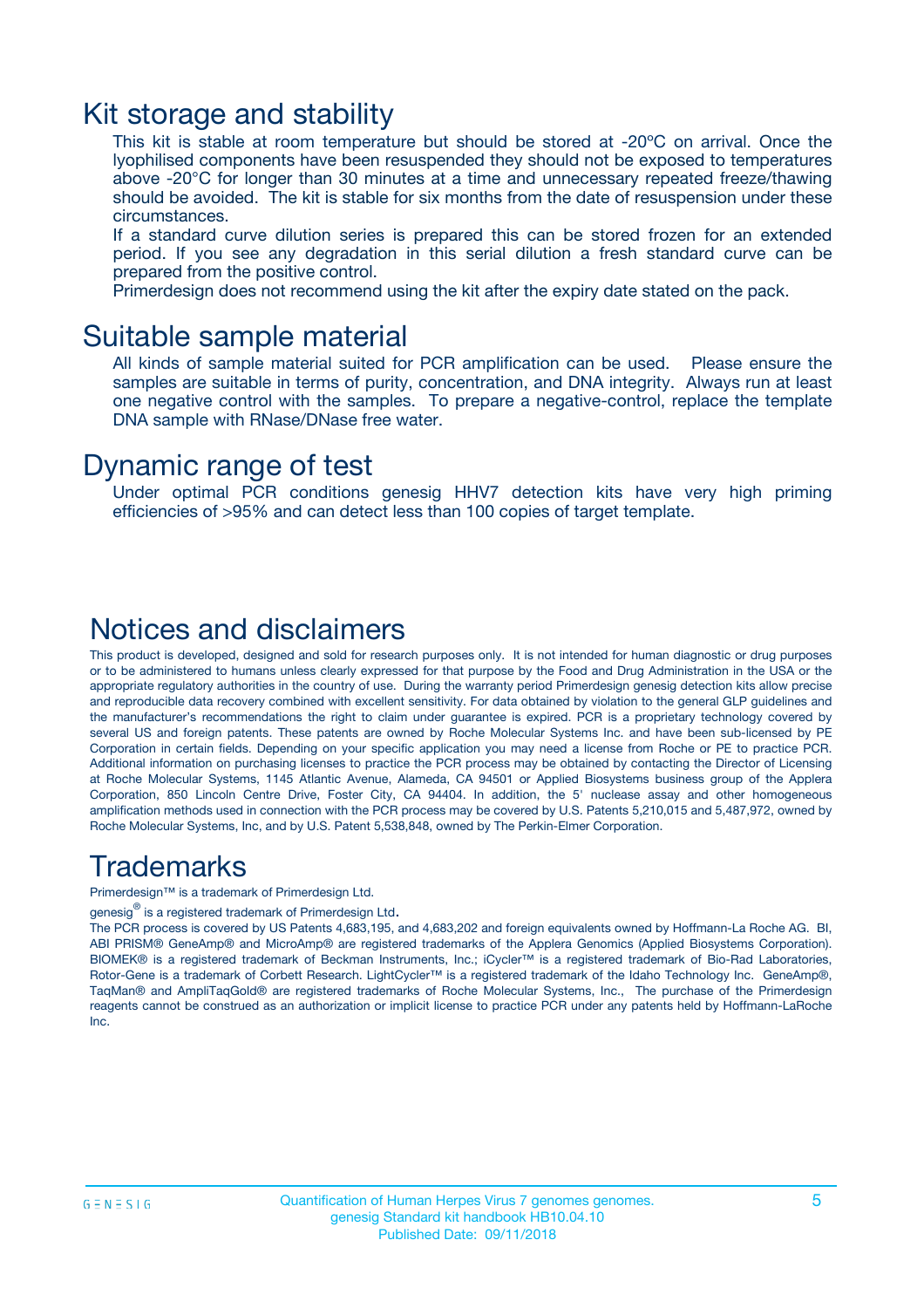# Principles of the test

#### **Real-time PCR**

A HHV7 specific primer and probe mix is provided and this can be detected through the FAM channel.

The primer and probe mix provided exploits the so-called TaqMan® principle. During PCR amplification, forward and reverse primers hybridize to the HHV7 DNA. A fluorogenic probe is included in the same reaction mixture which consists of a DNA probe labeled with a 5`-dye and a 3`-quencher. During PCR amplification, the probe is cleaved and the reporter dye and quencher are separated. The resulting increase in fluorescence can be detected on a range of qPCR platforms.

#### **Positive control**

For copy number determination and as a positive control for the PCR set up, the kit contains a positive control template. This can be used to generate a standard curve of HHV7 copy number / Cq value. Alternatively the positive control can be used at a single dilution where full quantitative analysis of the samples is not required. Each time the kit is used, at least one positive control reaction must be included in the run. A positive result indicates that the primers and probes for detecting the target HHV7 gene worked properly in that particular experimental scenario. If a negative result is obtained the test results are invalid and must be repeated. Care should be taken to ensure that the positive control does not contaminate any other kit component which would lead to false-positive results. This can be achieved by handling this component in a Post PCR environment. Care should also be taken to avoid cross-contamination of other samples when adding the positive control to the run. This can be avoided by sealing all other samples and negative controls before pipetting the positive control into the positive control well.

#### **Negative control**

To validate any positive findings a negative control reaction should be included every time the kit is used. For this reaction the RNase/DNase free water should be used instead of template. A negative result indicates that the reagents have not become contaminated while setting up the run.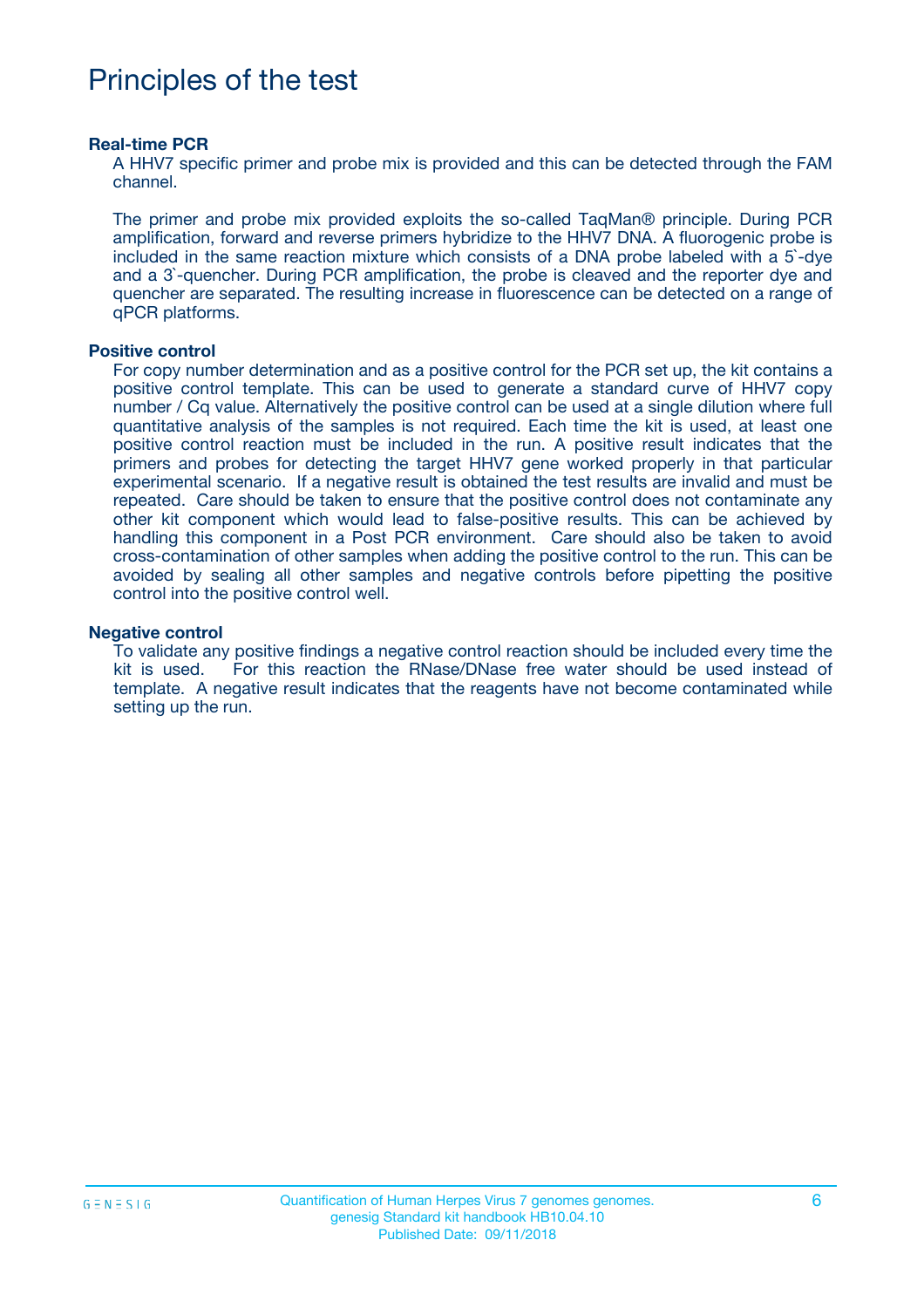## Resuspension protocol

To minimize the risk of contamination with foreign DNA, we recommend that all pipetting be performed in a PCR clean environment. Ideally this would be a designated PCR lab or PCR cabinet. Filter tips are recommended for all pipetting steps.

#### **1. Pulse-spin each tube in a centrifuge before opening.**

This will ensure lyophilised primer and probe mix is in the base of the tube and is not spilt upon opening the tube.

**2. Resuspend the kit components in the RNase/DNase free water supplied, according to the table below.**

To ensure complete resuspension, vortex each tube thoroughly.

| Component - resuspend in water | <b>Nolume</b> |
|--------------------------------|---------------|
| <b>Pre-PCR pack</b>            |               |
| HHV7 primer/probe mix (BROWN)  | 165 ul        |

**3. Resuspend the positive control template in the template preparation buffer supplied, according to the table below:**

To ensure complete resuspension, vortex the tube thoroughly.

| Component - resuspend in template preparation buffer |        |  |
|------------------------------------------------------|--------|--|
| <b>Post-PCR heat-sealed foil</b>                     |        |  |
| HHV7 Positive Control Template (RED) *               | 500 µl |  |

\* This component contains high copy number template and is a VERY significant contamination risk. It must be opened and handled in a separate laboratory environment, away from the other components.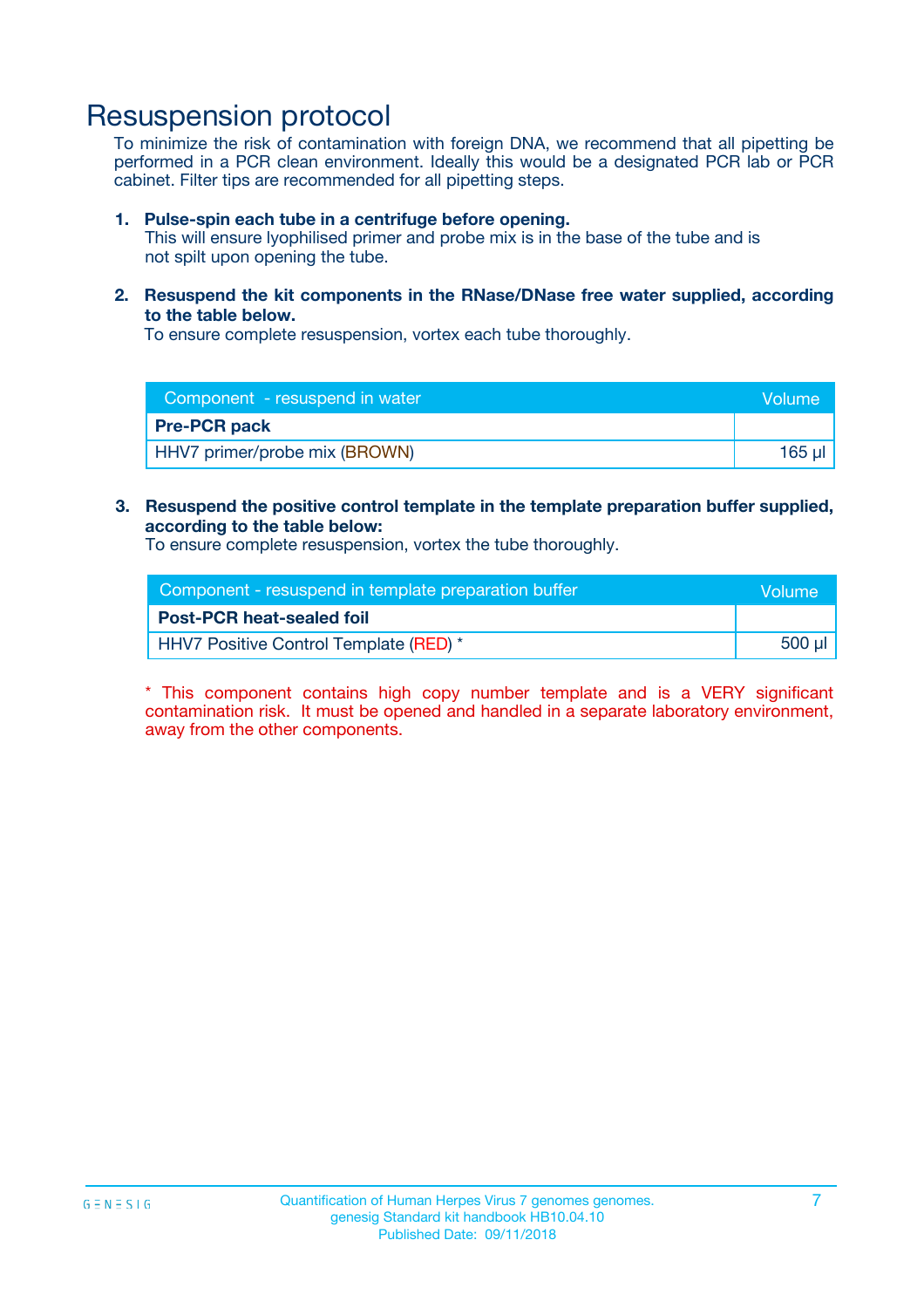# qPCR detection protocol

**1. For each DNA sample prepare a reaction mix according to the table below:** Include sufficient reactions for positive and negative controls.

| Component                                 | Volume          |
|-------------------------------------------|-----------------|
| oasig or PrecisionPLUS 2X qPCR Master Mix | 10 $\mu$        |
| HHV7 primer/probe mix (BROWN)             | 1 $\mu$         |
| <b>RNase/DNase free water (WHITE)</b>     | $4 \mu$         |
| <b>Final Volume</b>                       | 15 <sub>µ</sub> |

- **2. Pipette 15µl of this mix into each well according to your qPCR experimental plate set up.**
- **3. Prepare DNA templates for each of your samples.**
- **4. Pipette 5µl of DNA template into each well, according to your experimental plate set up.**

For negative control wells use 5µl of RNase/DNase free water. The final volume in each well is 20µl.

**5. If a standard curve is included for quantitative analysis, prepare a reaction mix according to the table below:**

| Component                                 | Volume     |
|-------------------------------------------|------------|
| oasig or PrecisionPLUS 2X qPCR Master Mix | 10 µl      |
| HHV7 primer/probe mix (BROWN)             | 1 µI       |
| <b>RNase/DNase free water (WHITE)</b>     | $4 \mu$    |
| <b>Final Volume</b>                       | $15$ $\mu$ |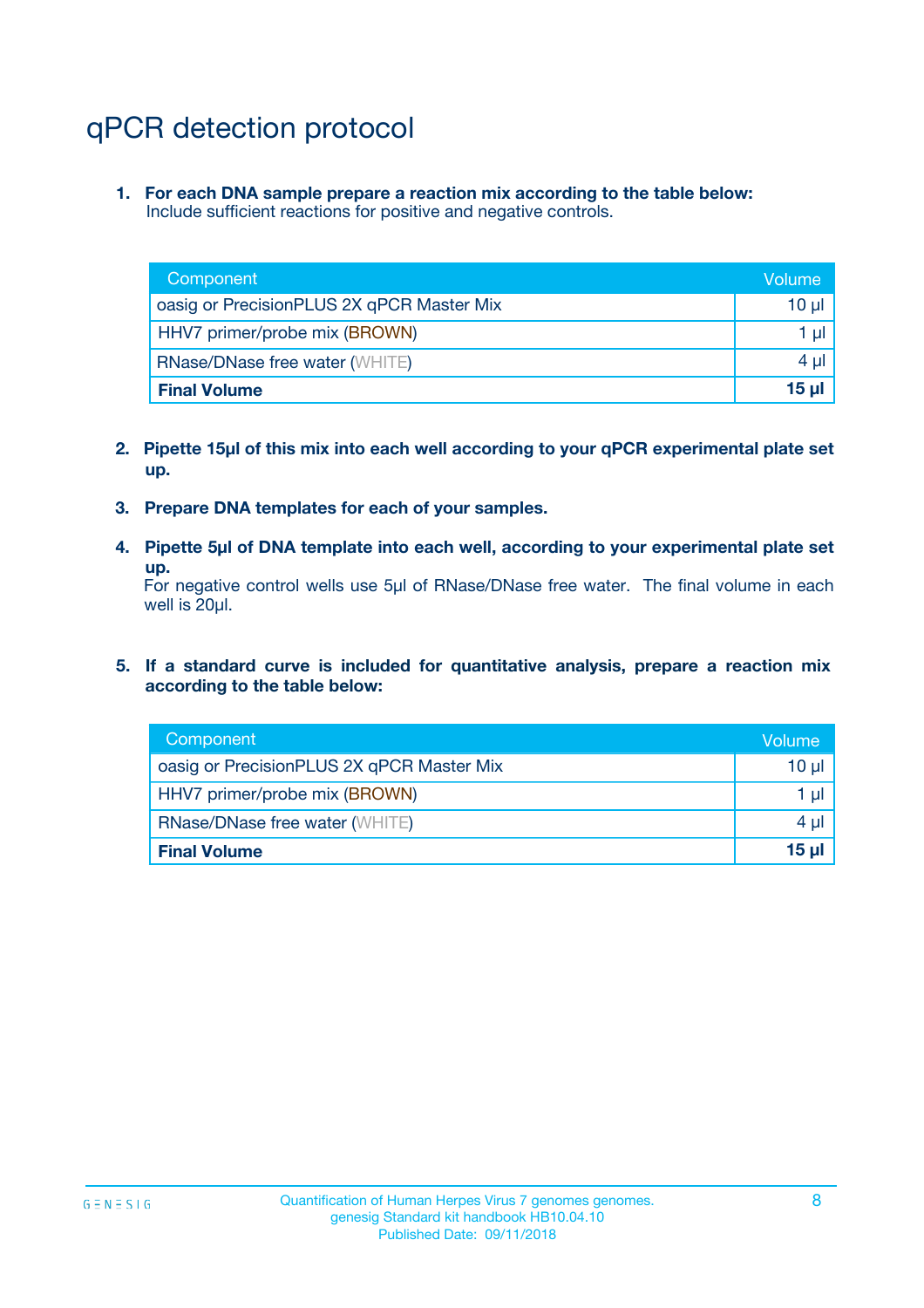### **6. Preparation of a standard curve dilution series.**

- 1) Pipette 90µl of template preparation buffer into 5 tubes and label 2-6
- 2) Pipette 10µl of Positive Control Template (RED) into tube 2
- 3) Vortex thoroughly
- 4) Change pipette tip and pipette 10µl from tube 2 into tube 3
- 5) Vortex thoroughly

Repeat steps 4 and 5 to complete the dilution series

| <b>Standard Curve</b>         | <b>Copy Number</b>     |
|-------------------------------|------------------------|
| Tube 1 Positive control (RED) | $2 \times 10^5$ per µl |
| Tube 2                        | $2 \times 10^4$ per µl |
| Tube 3                        | $2 \times 10^3$ per µl |
| Tube 4                        | $2 \times 10^2$ per µl |
| Tube 5                        | 20 per µl              |
| Tube 6                        | 2 per ul               |

7. Pipette 5µl of standard template into each well for the standard curve according to your experimental plate set up.

The final volume in each well is 20µl.

# qPCR amplification protocol

Amplification conditions using oasig or PrecisionPLUS2X qPCR Master Mix.

|             | <b>Step</b>       | <b>Time</b>     | Temp           |
|-------------|-------------------|-----------------|----------------|
|             | Enzyme activation | 2 min           | $95^{\circ}$ C |
| Cycling x50 | Denaturation      | 10 <sub>s</sub> | 95 $°C$        |
|             | DATA COLLECTION * | 60 s            | 60 °C          |

\* Fluorogenic data should be collected during this step through the FAM channel